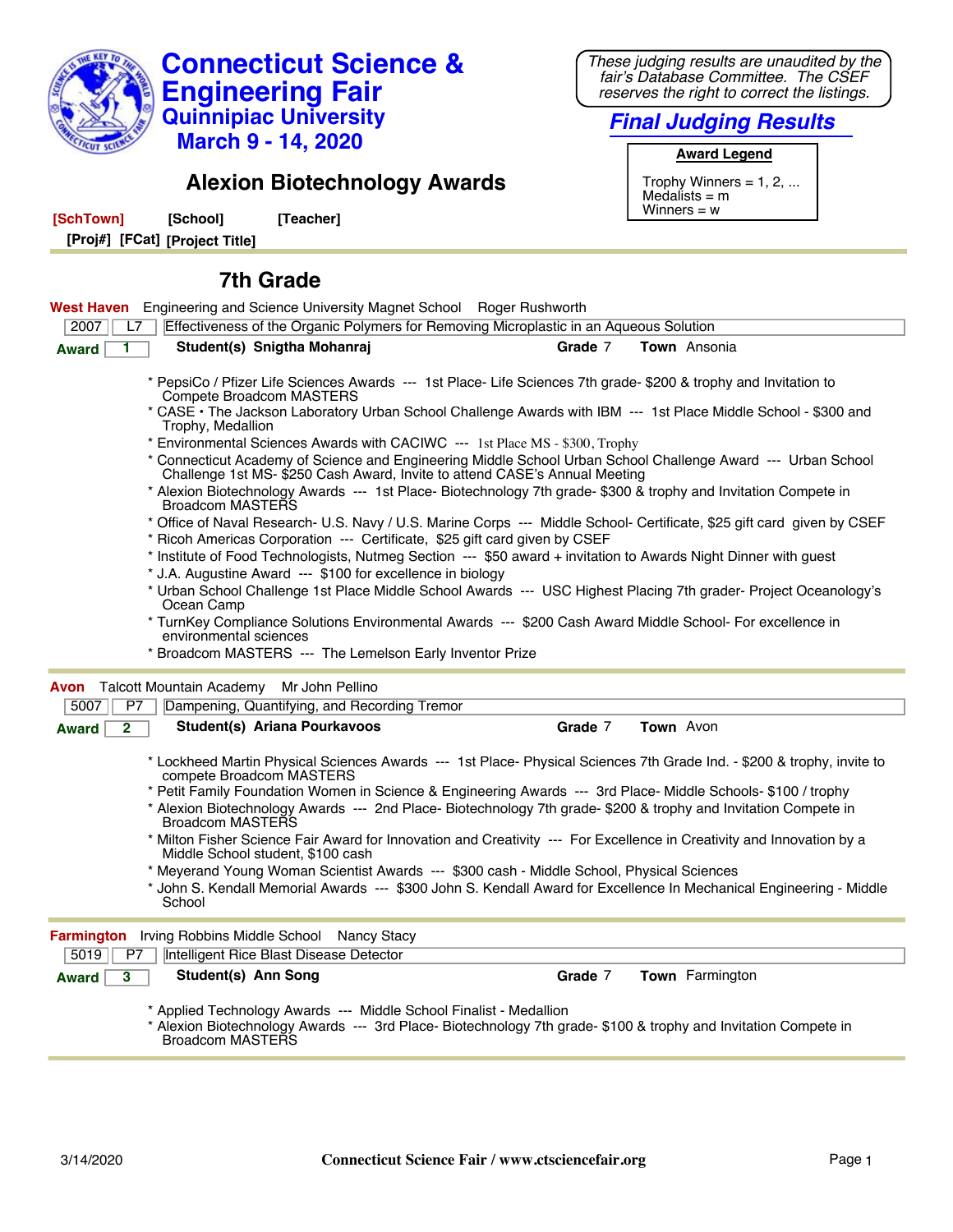| <b>Connecticut Science &amp;</b><br><b>Engineering Fair</b><br><b>Quinnipiac University</b><br><b>March 9 - 14, 2020</b><br><b>Alexion Biotechnology Awards</b> | These judging results are unaudited by the<br>fair's Database Committee. The CSEF<br>reserves the right to correct the listings.<br><b>Final Judging Results</b><br><b>Award Legend</b><br>Trophy Winners = $1, 2, $<br>Medalists $=$ m<br>Winners $= w$ |  |
|-----------------------------------------------------------------------------------------------------------------------------------------------------------------|----------------------------------------------------------------------------------------------------------------------------------------------------------------------------------------------------------------------------------------------------------|--|
| [SchTown]<br>[School]<br>[Teacher]<br>[Proj#] [FCat] [Project Title]                                                                                            |                                                                                                                                                                                                                                                          |  |
| <b>Greenwich</b> Greenwich Academy Kristin Gannon                                                                                                               |                                                                                                                                                                                                                                                          |  |
| 2018<br>The Effects of Fertilizers on the Diversity and Density of Soil Microbes<br>L7                                                                          |                                                                                                                                                                                                                                                          |  |
| Student(s) Ruby Montanez<br>4<br><b>Award</b>                                                                                                                   | Town Greenwich<br>Grade 7                                                                                                                                                                                                                                |  |
| <b>Broadcom MASTERS</b><br>* Environmental Sciences Awards with CACIWC --- 3rd Place MS-\$100, Trophy<br><b>MASTERS</b>                                         | * PepsiCo / Pfizer Life Sciences Awards --- 2nd Place- Life Sciences 7th grade- \$100 & trophy and Invite to Compete<br>* Alexion Biotechnology Awards --- 4th Place- Biotechnology 7th grade-trophy and Invitation Compete in Broadcom                  |  |
| <b>Stamford</b><br><b>Bi-Cultural Hebrew Academy</b><br>Mr. Christopher Graseck                                                                                 |                                                                                                                                                                                                                                                          |  |
| "Sweet Seeds"<br>1010<br>LТ                                                                                                                                     |                                                                                                                                                                                                                                                          |  |
| Student(s) Maddie Winarsky<br><b>Award</b><br>5                                                                                                                 | Town Stamford<br>Grade 7                                                                                                                                                                                                                                 |  |
| Sabrina Weisel                                                                                                                                                  | <b>Town</b> Stamford<br>Grade 7                                                                                                                                                                                                                          |  |
|                                                                                                                                                                 |                                                                                                                                                                                                                                                          |  |
| * Alexion Biotechnology Awards --- 5th Place- Biotechnology 7th grade-trophy                                                                                    |                                                                                                                                                                                                                                                          |  |
|                                                                                                                                                                 |                                                                                                                                                                                                                                                          |  |
| <b>Bethel Middle School</b><br>Shellie Zancan<br>Bethel<br>Biodegradable Trash Bag Test<br>5025<br>P7                                                           |                                                                                                                                                                                                                                                          |  |
| <b>Student(s) Emily Turek</b>                                                                                                                                   | Grade 7<br>Town Bethel                                                                                                                                                                                                                                   |  |
| m<br><b>Award</b>                                                                                                                                               |                                                                                                                                                                                                                                                          |  |
| * Alexion Biotechnology Awards --- Finalist - Biotechnology 7h grade - CSF Medallion<br>recycling related                                                       | * Air and Waste Management Association, Connecticut Chapter --- \$100 Junior, Environmental Research, waste                                                                                                                                              |  |
| CT Experiential Learning Center Middle School<br><b>Branford</b>                                                                                                | Melinda Alcosser                                                                                                                                                                                                                                         |  |
| Let Them Eat Cake!<br>P7<br>5005                                                                                                                                |                                                                                                                                                                                                                                                          |  |
| <b>Student(s) Harper Reed</b><br><b>Award</b><br>m                                                                                                              | <b>Town Guilford</b><br>Grade 7                                                                                                                                                                                                                          |  |
| * Alexion Biotechnology Awards --- Finalist - Biotechnology 7h grade - CSF Medallion<br>Middle School Life Science                                              | * Talcott Mountain Science Center & Academy --- Founder's Award - \$450 Saturday Mentorship Course at TMSC -                                                                                                                                             |  |
| Greenwich Catholic School Mrs. Carol Lutz<br><b>Greenwich</b>                                                                                                   |                                                                                                                                                                                                                                                          |  |
| 4038<br>Shades N' Rays<br>PТ                                                                                                                                    |                                                                                                                                                                                                                                                          |  |
| <b>Student(s) Elle Brew</b><br><b>Award</b><br>m                                                                                                                | Grade 7<br><b>Town</b> Greenwich                                                                                                                                                                                                                         |  |
| <b>Kate Robinson</b>                                                                                                                                            | <b>Town</b> Stamford<br>Grade 7                                                                                                                                                                                                                          |  |
| Sofia Navarrete                                                                                                                                                 | Town Stamford<br>Grade 7                                                                                                                                                                                                                                 |  |
| * Alexion Biotechnology Awards --- Finalist - Biotechnology 7h grade - CSF Medallion                                                                            |                                                                                                                                                                                                                                                          |  |
| <b>New Haven</b><br>Celentano Magnet School Ashley Mulligan                                                                                                     |                                                                                                                                                                                                                                                          |  |
| Correlation Between Fertilizer Use and Grass Growth<br>2026                                                                                                     |                                                                                                                                                                                                                                                          |  |
| <b>Student(s) Nurializ Torres</b><br>m<br><b>Award</b>                                                                                                          | Grade 7<br><b>Town</b> New Haven                                                                                                                                                                                                                         |  |
| <b>Broadcom MASTERS</b><br>* Alexion Biotechnology Awards --- Finalist - Biotechnology 7h grade - CSF Medallion                                                 | * PepsiCo / Pfizer Life Sciences Awards --- 4th Place- Life Sciences 7th grade- trophy and Invitation Compete in                                                                                                                                         |  |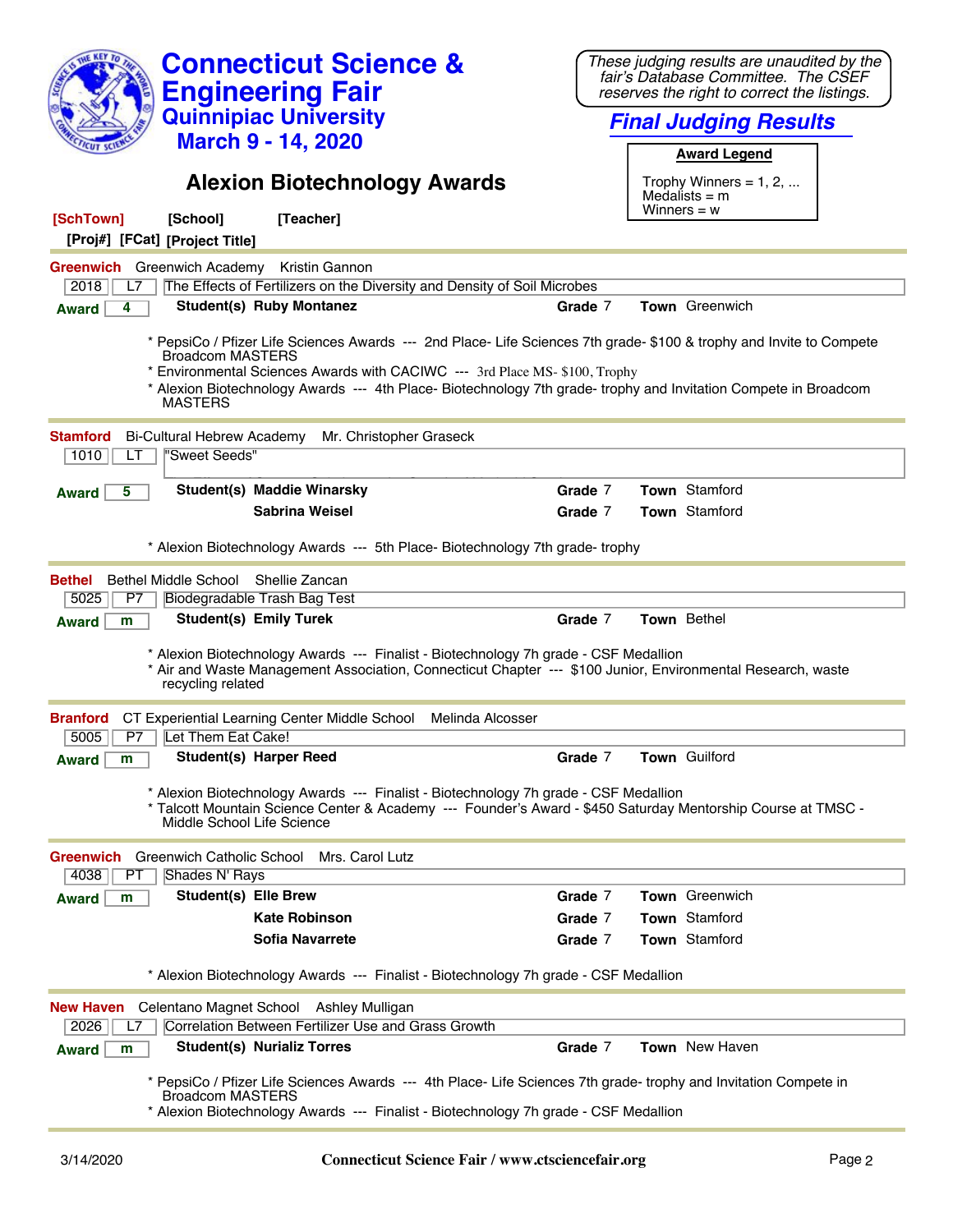| <b>Connecticut Science &amp;</b><br><b>Engineering Fair</b><br><b>Quinnipiac University</b>                                                                                                                                                                                                                                                                                                                                                                                                                                                  | These judging results are unaudited by the<br>fair's Database Committee. The CSEF<br>reserves the right to correct the listings.<br><b>Final Judging Results</b> |  |
|----------------------------------------------------------------------------------------------------------------------------------------------------------------------------------------------------------------------------------------------------------------------------------------------------------------------------------------------------------------------------------------------------------------------------------------------------------------------------------------------------------------------------------------------|------------------------------------------------------------------------------------------------------------------------------------------------------------------|--|
| <b>March 9 - 14, 2020</b>                                                                                                                                                                                                                                                                                                                                                                                                                                                                                                                    | <b>Award Legend</b>                                                                                                                                              |  |
| <b>Alexion Biotechnology Awards</b>                                                                                                                                                                                                                                                                                                                                                                                                                                                                                                          | Trophy Winners = $1, 2, $<br>Medalists $=$ m<br>Winners $= w$                                                                                                    |  |
| [SchTown]<br>[School]<br>[Teacher]<br>[Proj#] [FCat] [Project Title]                                                                                                                                                                                                                                                                                                                                                                                                                                                                         |                                                                                                                                                                  |  |
| <b>Windsor</b> Academy of Aerospace and Engineering<br>Dr. Bellinger                                                                                                                                                                                                                                                                                                                                                                                                                                                                         |                                                                                                                                                                  |  |
| 4017<br>PТ<br>Factors influencing crystal growth.                                                                                                                                                                                                                                                                                                                                                                                                                                                                                            |                                                                                                                                                                  |  |
| Student(s) Laasya Chintapalli<br>m<br><b>Award</b>                                                                                                                                                                                                                                                                                                                                                                                                                                                                                           | Grade 7<br>Town Middletown                                                                                                                                       |  |
| Saanvi Talanki                                                                                                                                                                                                                                                                                                                                                                                                                                                                                                                               | Town South Windsor<br>Grade 7                                                                                                                                    |  |
| * Alexion Biotechnology Awards --- Finalist - Biotechnology 7h grade - CSF Medallion                                                                                                                                                                                                                                                                                                                                                                                                                                                         |                                                                                                                                                                  |  |
| 8th Grade                                                                                                                                                                                                                                                                                                                                                                                                                                                                                                                                    |                                                                                                                                                                  |  |
| <b>Danbury</b><br>Westside Middle School Academy Jonathan Neuhausel                                                                                                                                                                                                                                                                                                                                                                                                                                                                          |                                                                                                                                                                  |  |
| 2515<br>The Effect of Habitat Loss on a Cockroaches Stress and Well Being<br>L8                                                                                                                                                                                                                                                                                                                                                                                                                                                              |                                                                                                                                                                  |  |
| Student(s) Kaitlyn Salvatore<br>1<br><b>Award</b>                                                                                                                                                                                                                                                                                                                                                                                                                                                                                            | Town Danbury<br>Grade 8                                                                                                                                          |  |
| * PepsiCo / Pfizer Life Sciences Awards --- 2nd Place- Life Sciences 8th grade- \$200 & trophy and Invite to Compete<br><b>Broadcom MASTERS</b><br>* Petit Family Foundation Women in Science & Engineering Awards --- 1st Place- Middle School \$300 / trophy<br>* CASE · The Jackson Laboratory Urban School Challenge Awards with IBM --- 3rd Place Middle School - \$100 and<br>Trophy, Medallion<br>* Alexion Biotechnology Awards --- 1st Place- Biotechnology 8th grade- \$300 & trophy and Invitation Compete in<br>Broadcom MASTERS |                                                                                                                                                                  |  |
| Westside Middle School Academy Jonathan Neuhausel<br><b>Danbury</b>                                                                                                                                                                                                                                                                                                                                                                                                                                                                          |                                                                                                                                                                  |  |
| 2527<br>Kombucha SCOBY Infused Hydrogels as a Natural Bandaid Stopping the Growth of Escherichia coli<br>L8                                                                                                                                                                                                                                                                                                                                                                                                                                  |                                                                                                                                                                  |  |
| Student(s) Ella Brown<br>$\mathbf{2}$<br><b>Award</b>                                                                                                                                                                                                                                                                                                                                                                                                                                                                                        | Grade 8<br>Town Danbury                                                                                                                                          |  |
| * PepsiCo / Pfizer Life Sciences Awards --- 3rd Place- Life Sciences 8th grade- \$100 & trophy and Invite to Compete<br><b>Broadcom MASTERS</b><br>* CASE · The Jackson Laboratory Urban School Challenge Awards with IBM --- Middle School Finalist - Medallion<br>* Alexion Biotechnology Awards --- 2nd Place- Biotechnology 8th grade- \$200 & trophy and Invitation Compete in<br>Broadcom MASTERS<br>* Meyerand Young Woman Scientist Awards --- \$300 cash - Middle School Life Sciences                                              |                                                                                                                                                                  |  |
|                                                                                                                                                                                                                                                                                                                                                                                                                                                                                                                                              |                                                                                                                                                                  |  |
| Middlebrook Middle School<br>Debbie Mallozzi<br>Wilton                                                                                                                                                                                                                                                                                                                                                                                                                                                                                       |                                                                                                                                                                  |  |
| <b>Heart Safe</b><br>P <sub>8</sub><br>5518<br><b>Student(s) Anup Pilla</b>                                                                                                                                                                                                                                                                                                                                                                                                                                                                  | Town Wilton                                                                                                                                                      |  |
| 3<br><b>Award</b>                                                                                                                                                                                                                                                                                                                                                                                                                                                                                                                            | Grade 8                                                                                                                                                          |  |
| * Lockheed Martin Physical Sciences Awards --- 2nd Place- Physical Sciences 8th Grade Ind. - \$200 & trophy, invite to<br>compete Broadcom MASTERS<br>* Alexion Biotechnology Awards --- 3rd Place- Biotechnology 8th grade- \$100 & trophy and Invitation Compete in<br>Broadcom MASTERS                                                                                                                                                                                                                                                    |                                                                                                                                                                  |  |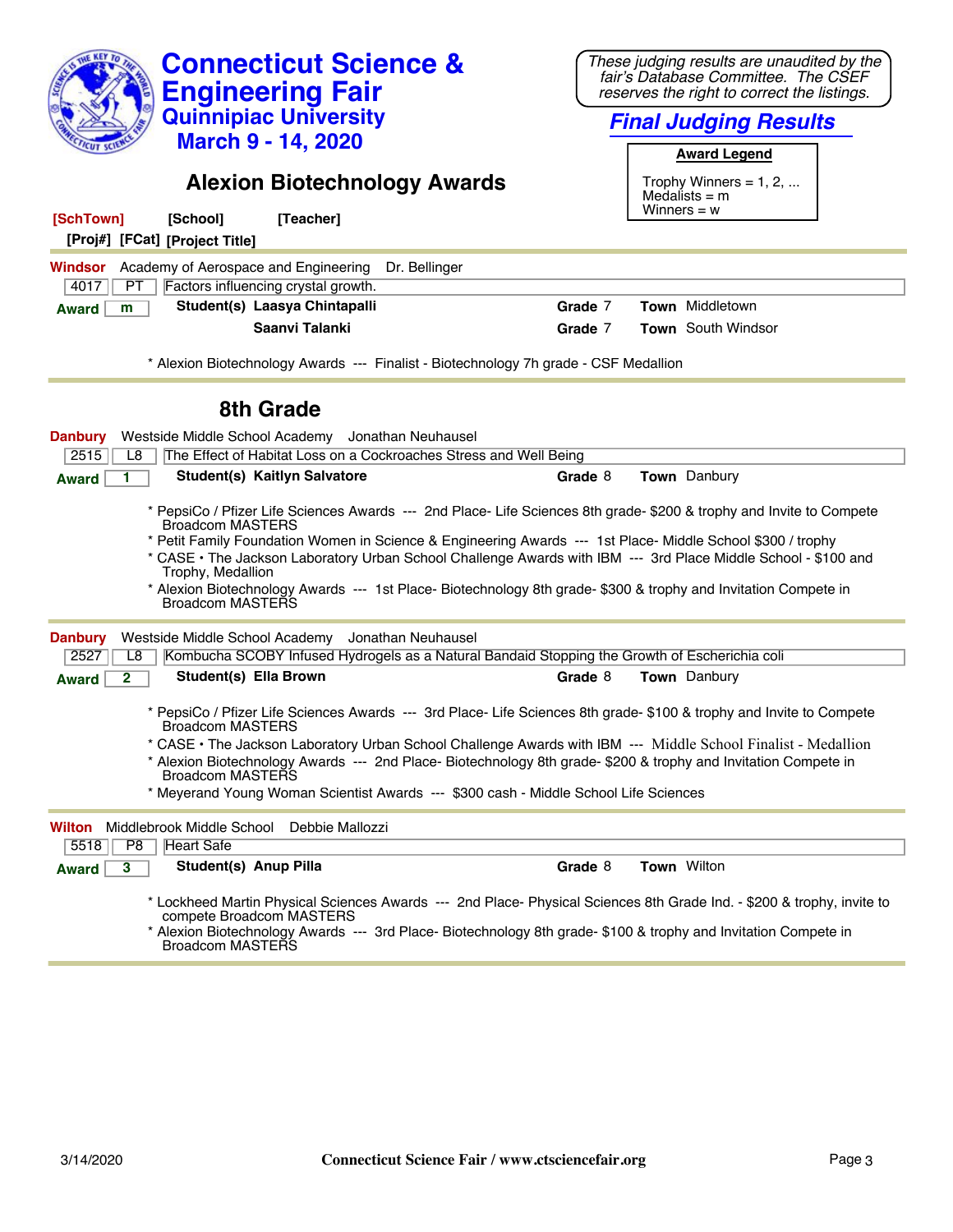| <b>Connecticut Science &amp;</b><br><b>Engineering Fair</b>                                                                                                                                                                                                                                                                                                                                                                                                                                                        | These judging results are unaudited by the<br>fair's Database Committee. The CSEF<br>reserves the right to correct the listings. |  |
|--------------------------------------------------------------------------------------------------------------------------------------------------------------------------------------------------------------------------------------------------------------------------------------------------------------------------------------------------------------------------------------------------------------------------------------------------------------------------------------------------------------------|----------------------------------------------------------------------------------------------------------------------------------|--|
| <b>Quinnipiac University</b>                                                                                                                                                                                                                                                                                                                                                                                                                                                                                       | <b>Final Judging Results</b>                                                                                                     |  |
| <b>March 9 - 14, 2020</b>                                                                                                                                                                                                                                                                                                                                                                                                                                                                                          | <b>Award Legend</b>                                                                                                              |  |
| <b>Alexion Biotechnology Awards</b>                                                                                                                                                                                                                                                                                                                                                                                                                                                                                | Trophy Winners = $1, 2, $<br>Medalists $=$ m<br>Winners = $w$                                                                    |  |
| [SchTown]<br>[School]<br>[Teacher]<br>[Proj#] [FCat] [Project Title]                                                                                                                                                                                                                                                                                                                                                                                                                                               |                                                                                                                                  |  |
| Wilton Middlebrook Middle School Ms. Garcia                                                                                                                                                                                                                                                                                                                                                                                                                                                                        |                                                                                                                                  |  |
| Effects of Fertilizer on Algae Growth<br>1014<br>LТ                                                                                                                                                                                                                                                                                                                                                                                                                                                                |                                                                                                                                  |  |
| Student(s) Illeas Paschalidis<br>4<br><b>Award</b>                                                                                                                                                                                                                                                                                                                                                                                                                                                                 | Town Wilton<br>Grade 8                                                                                                           |  |
| <b>Shawn Gregory</b>                                                                                                                                                                                                                                                                                                                                                                                                                                                                                               | Town Wilton<br>Grade 8                                                                                                           |  |
| * PepsiCo / Pfizer Life Sciences Awards --- 1st Place- Life Sciences MS Team- \$100 each & trophy and Invite to<br>Compete Broadcom MASTERS<br>* Alexion Biotechnology Awards --- 4th Place- Biotechnology 8th grade- trophy and Invitation Compete in Broadcom<br><b>MASTERS</b>                                                                                                                                                                                                                                  |                                                                                                                                  |  |
| Westside Middle School Academy Jonathan Neuhausel<br><b>Danbury</b>                                                                                                                                                                                                                                                                                                                                                                                                                                                |                                                                                                                                  |  |
| Tumor Suppression of Agrobacterium tumefaciens in Daucus carota<br>2502<br>L8                                                                                                                                                                                                                                                                                                                                                                                                                                      |                                                                                                                                  |  |
| Student(s) Maria Eduarda Sousa<br>5<br><b>Award</b>                                                                                                                                                                                                                                                                                                                                                                                                                                                                | Town Danbury<br>Grade 8                                                                                                          |  |
| * PepsiCo / Pfizer Life Sciences Awards --- 4th Place- Life Sciences 8th grade- trophy and Invitation Compete in<br><b>Broadcom MASTERS</b>                                                                                                                                                                                                                                                                                                                                                                        |                                                                                                                                  |  |
| * CASE • The Jackson Laboratory Urban School Challenge Awards with IBM --- Middle School Finalist - Medallion<br>* Alexion Biotechnology Awards --- 5th Place- Biotechnology 8th grade-trophy                                                                                                                                                                                                                                                                                                                      |                                                                                                                                  |  |
| St. Gregory the Great School Christine Fahey<br><b>Danbury</b><br>2518<br>The Effect of Vinegar on Plants' Resistance to Drought<br>L8                                                                                                                                                                                                                                                                                                                                                                             |                                                                                                                                  |  |
| <b>Student(s) Tyler Fahey</b><br><b>Award</b><br>m                                                                                                                                                                                                                                                                                                                                                                                                                                                                 | Town Danbury<br>Grade 8                                                                                                          |  |
| * Alexion Biotechnology Awards --- Finalist - Biotechnology 8th grade - CSF Medallion                                                                                                                                                                                                                                                                                                                                                                                                                              |                                                                                                                                  |  |
| Environmental Sciences Magnet School<br><b>Hartford</b><br>Mrs. Hays                                                                                                                                                                                                                                                                                                                                                                                                                                               |                                                                                                                                  |  |
| 5548<br>P8<br>Microplastic Mania                                                                                                                                                                                                                                                                                                                                                                                                                                                                                   |                                                                                                                                  |  |
| Student(s) Ava Hamilton<br>Award  <br>m                                                                                                                                                                                                                                                                                                                                                                                                                                                                            | Grade 8<br>Town Hartford                                                                                                         |  |
| * Alexion Biotechnology Awards --- Finalist - Biotechnology 8th grade - CSF Medallion                                                                                                                                                                                                                                                                                                                                                                                                                              |                                                                                                                                  |  |
| <b>Trumbull</b><br>Christian Heritage School Daniel Cote                                                                                                                                                                                                                                                                                                                                                                                                                                                           |                                                                                                                                  |  |
| 5525<br>Relationship between Viscosity and Saturated Fat in cooking oils<br>P <sub>8</sub>                                                                                                                                                                                                                                                                                                                                                                                                                         |                                                                                                                                  |  |
| Student(s) Sofia Khan<br><b>Award</b><br>m                                                                                                                                                                                                                                                                                                                                                                                                                                                                         | Town Stratford<br>Grade 8                                                                                                        |  |
| * Alexion Biotechnology Awards --- Finalist - Biotechnology 8th grade - CSF Medallion                                                                                                                                                                                                                                                                                                                                                                                                                              |                                                                                                                                  |  |
| Washington<br>Rumsey Hall Liz Butler                                                                                                                                                                                                                                                                                                                                                                                                                                                                               |                                                                                                                                  |  |
| A Heart Rate Monitor to Predict Autistic Meltdowns<br>2512<br>L8                                                                                                                                                                                                                                                                                                                                                                                                                                                   |                                                                                                                                  |  |
| <b>Student(s) Junting Wang</b><br><b>Award</b><br>m                                                                                                                                                                                                                                                                                                                                                                                                                                                                | Grade 8<br><b>Town</b> Washingtin Depot                                                                                          |  |
| * PepsiCo / Pfizer Life Sciences Awards --- 5th Place- Life Sciences 8th grade-trophy<br>* Computer Science Awards --- 3rd Place Middle School- \$100, Trophy<br>* Alexion Biotechnology Awards --- Finalist - Biotechnology 8th grade - CSF Medallion<br>* IEEE, Connecticut Section --- \$100 Honorable Mention<br>* Robotics And Beyond --- Middle School- For excellence in engineering design; \$200 toward Robotics And Beyond<br>STEM and Design summer camp, \$50 cash if cannot attend camp. Certificate. |                                                                                                                                  |  |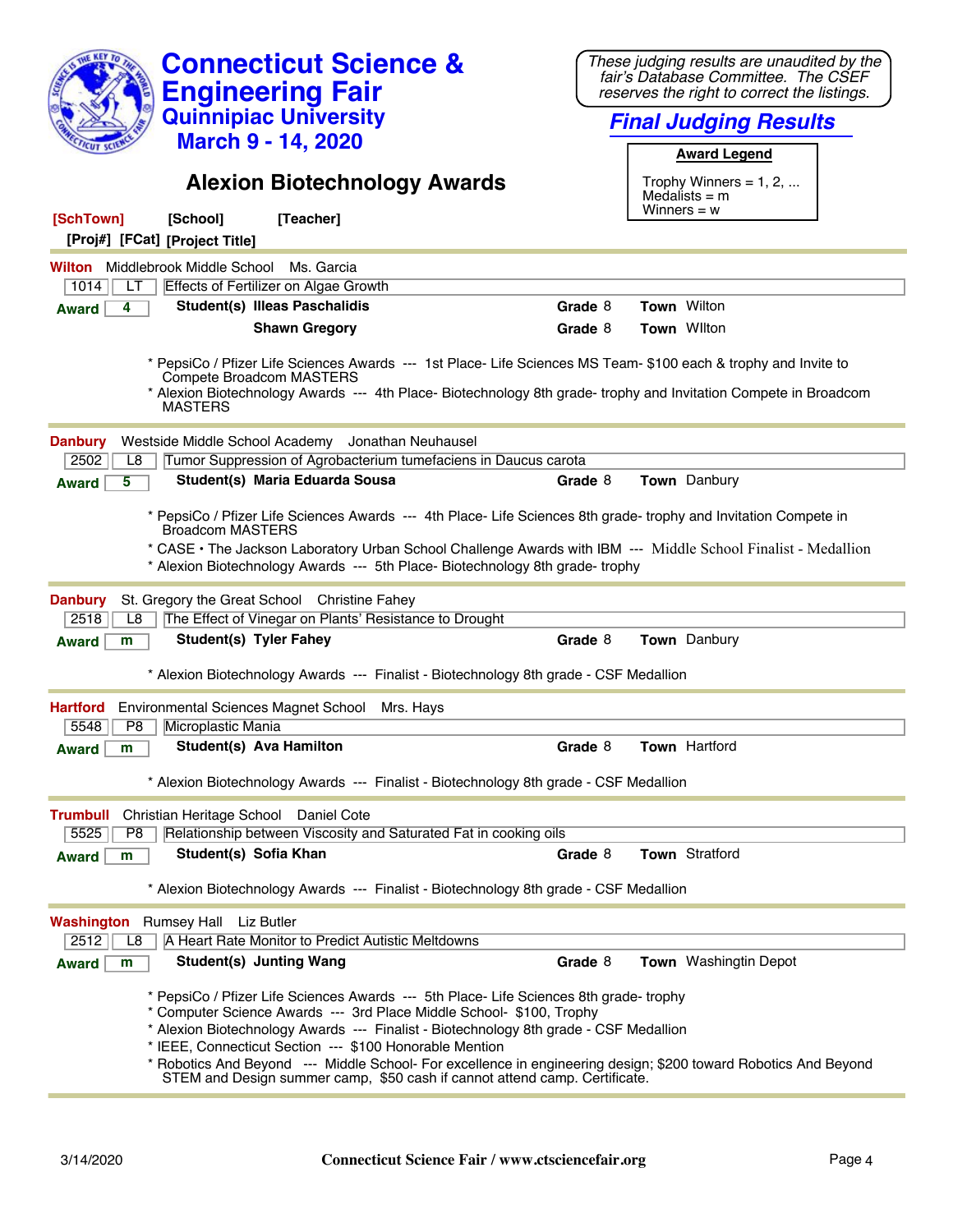| <b>Connecticut Science &amp;</b><br><b>Engineering Fair</b><br><b>Quinnipiac University</b><br><b>March 9 - 14, 2020</b><br><b>Alexion Biotechnology Awards</b><br>[SchTown]<br>[School]<br>[Teacher]<br>[Proj#] [FCat] [Project Title]                                                                                                                                                                                                                                                                                         | These judging results are unaudited by the<br>fair's Database Committee. The CSEF<br>reserves the right to correct the listings.<br><b>Final Judging Results</b><br><b>Award Legend</b><br>Trophy Winners = $1, 2, $<br>Medalists $=$ m<br>Winners $= w$ |  |  |  |
|---------------------------------------------------------------------------------------------------------------------------------------------------------------------------------------------------------------------------------------------------------------------------------------------------------------------------------------------------------------------------------------------------------------------------------------------------------------------------------------------------------------------------------|----------------------------------------------------------------------------------------------------------------------------------------------------------------------------------------------------------------------------------------------------------|--|--|--|
| Madina Academy Timothy Coleman<br>Windsor                                                                                                                                                                                                                                                                                                                                                                                                                                                                                       |                                                                                                                                                                                                                                                          |  |  |  |
| The Effects of Three Macro-nutrients on the Reaction Time of Human Subjects.<br>2503<br>L8<br>Student(s) Ismael Shelbaya<br><b>Award</b><br>m                                                                                                                                                                                                                                                                                                                                                                                   | <b>Town</b> South Windsor<br>Grade 8                                                                                                                                                                                                                     |  |  |  |
| * Alexion Biotechnology Awards --- Finalist - Biotechnology 8th grade - CSF Medallion<br>* Jon Chapitis Memorial Award --- John Chapitis Spirit of Innovation Award - MS \$100                                                                                                                                                                                                                                                                                                                                                  |                                                                                                                                                                                                                                                          |  |  |  |
| <b>High School</b>                                                                                                                                                                                                                                                                                                                                                                                                                                                                                                              |                                                                                                                                                                                                                                                          |  |  |  |
| Manchester East Catholic High School Lesa Milas                                                                                                                                                                                                                                                                                                                                                                                                                                                                                 |                                                                                                                                                                                                                                                          |  |  |  |
| Biomimicry of Woodpecker Anatomy to Improve Helmet Design in Prevention of Chronic Traumatic Encephalopathy<br>6093<br>PS<br>Student(s) John Oei<br>1<br><b>Award</b>                                                                                                                                                                                                                                                                                                                                                           | Town Hebron<br>Grade 11                                                                                                                                                                                                                                  |  |  |  |
| * Collins Aerospace Engineering Awards --- Finalist - Engineering High School - CSF Medallion<br>* Alexion Biotechnology Awards --- 1st Place- Biotechnology Senior High- \$500 & plaque<br>* Yale Science & Engineering Association, Inc. --- 1 Certificate, Medallion and 1-\$25 gift card given by CSEF<br>* University of New Haven Scholarship Awards --- University of New Haven 4 year scholarship - \$80,000 (\$20,000 per<br>year)<br>* Jon Stone Memorial Award --- Jon Stone Award for Innovative Engineering- \$100 |                                                                                                                                                                                                                                                          |  |  |  |
| Darien Darien High School Mrs. Leventhal                                                                                                                                                                                                                                                                                                                                                                                                                                                                                        |                                                                                                                                                                                                                                                          |  |  |  |
| Dual Targeting of ARK5 and CDK4 to Induce Cell Death in Triple-Negative Breast Cancer<br>3124<br>LS                                                                                                                                                                                                                                                                                                                                                                                                                             |                                                                                                                                                                                                                                                          |  |  |  |
| Student(s) Shriya Desai<br>2<br><b>Award</b>                                                                                                                                                                                                                                                                                                                                                                                                                                                                                    | Town Darien<br>Grade 12                                                                                                                                                                                                                                  |  |  |  |
| * Alexion Biotechnology Awards --- 2nd Place- Biotechnology Senior High- \$300 & plaque                                                                                                                                                                                                                                                                                                                                                                                                                                         |                                                                                                                                                                                                                                                          |  |  |  |
| Greenwich Greenwich High School Andrew Bramante                                                                                                                                                                                                                                                                                                                                                                                                                                                                                 |                                                                                                                                                                                                                                                          |  |  |  |
| 3050<br>LS<br>Early Diagnosis of Pancreatic Cancer via Urinary Biomarkers with a New, Rapid, and Simple Lateral Flow Assay                                                                                                                                                                                                                                                                                                                                                                                                      |                                                                                                                                                                                                                                                          |  |  |  |
| Student(s) Ana-Florina Galic<br>3<br><b>Award</b>                                                                                                                                                                                                                                                                                                                                                                                                                                                                               | <b>Town</b> Riverside<br>Grade 10                                                                                                                                                                                                                        |  |  |  |
| * Collins Aerospace Engineering Awards --- 1st Place- Engineering Senior High- \$500 & plaque,<br>* Alexion Biotechnology Awards --- 3rd Place- Biotechnology Senior High- \$300 & plaque<br>* Lunch with a Patent Attorney --- Lunch with a Patent Attorney                                                                                                                                                                                                                                                                    |                                                                                                                                                                                                                                                          |  |  |  |
| <b>Greenwich</b><br>Greenwich High School Andrew Bramante                                                                                                                                                                                                                                                                                                                                                                                                                                                                       |                                                                                                                                                                                                                                                          |  |  |  |
| Smartphone Detection of Cardiovascular Disease using Retinal Features of Fundus Photography<br>3098<br>LS                                                                                                                                                                                                                                                                                                                                                                                                                       |                                                                                                                                                                                                                                                          |  |  |  |
| Student(s) Ella Moore<br>4<br><b>Award</b>                                                                                                                                                                                                                                                                                                                                                                                                                                                                                      | Town Greenwich<br>Grade 10                                                                                                                                                                                                                               |  |  |  |
| * Collins Aerospace Engineering Awards --- Finalist - Engineering High School - CSF Medallion<br>* Alexion Biotechnology Awards --- 4th Place- Biotechnology Senior High- plaque                                                                                                                                                                                                                                                                                                                                                |                                                                                                                                                                                                                                                          |  |  |  |
| <b>Greenwich</b><br>Greenwich High School Mr. Andrew Bramante                                                                                                                                                                                                                                                                                                                                                                                                                                                                   |                                                                                                                                                                                                                                                          |  |  |  |
| Design of a Lateral-Flow, Species-specific Rapid Diagnostic Test for Malaria<br>3120<br>LS                                                                                                                                                                                                                                                                                                                                                                                                                                      |                                                                                                                                                                                                                                                          |  |  |  |
| Student(s) John Trudeau<br>5<br><b>Award</b>                                                                                                                                                                                                                                                                                                                                                                                                                                                                                    | Town Greenwich<br>Grade 10                                                                                                                                                                                                                               |  |  |  |
| * PepsiCo / Pfizer Life Sciences Awards --- 5th Place- Life Sciences Senior High- Plaque<br>* Collins Aerospace Engineering Awards --- Finalist - Engineering High School - CSF Medallion                                                                                                                                                                                                                                                                                                                                       |                                                                                                                                                                                                                                                          |  |  |  |

Alexion Biotechnology Awards --- 5th Place- Biotechnology Senior High- plaque